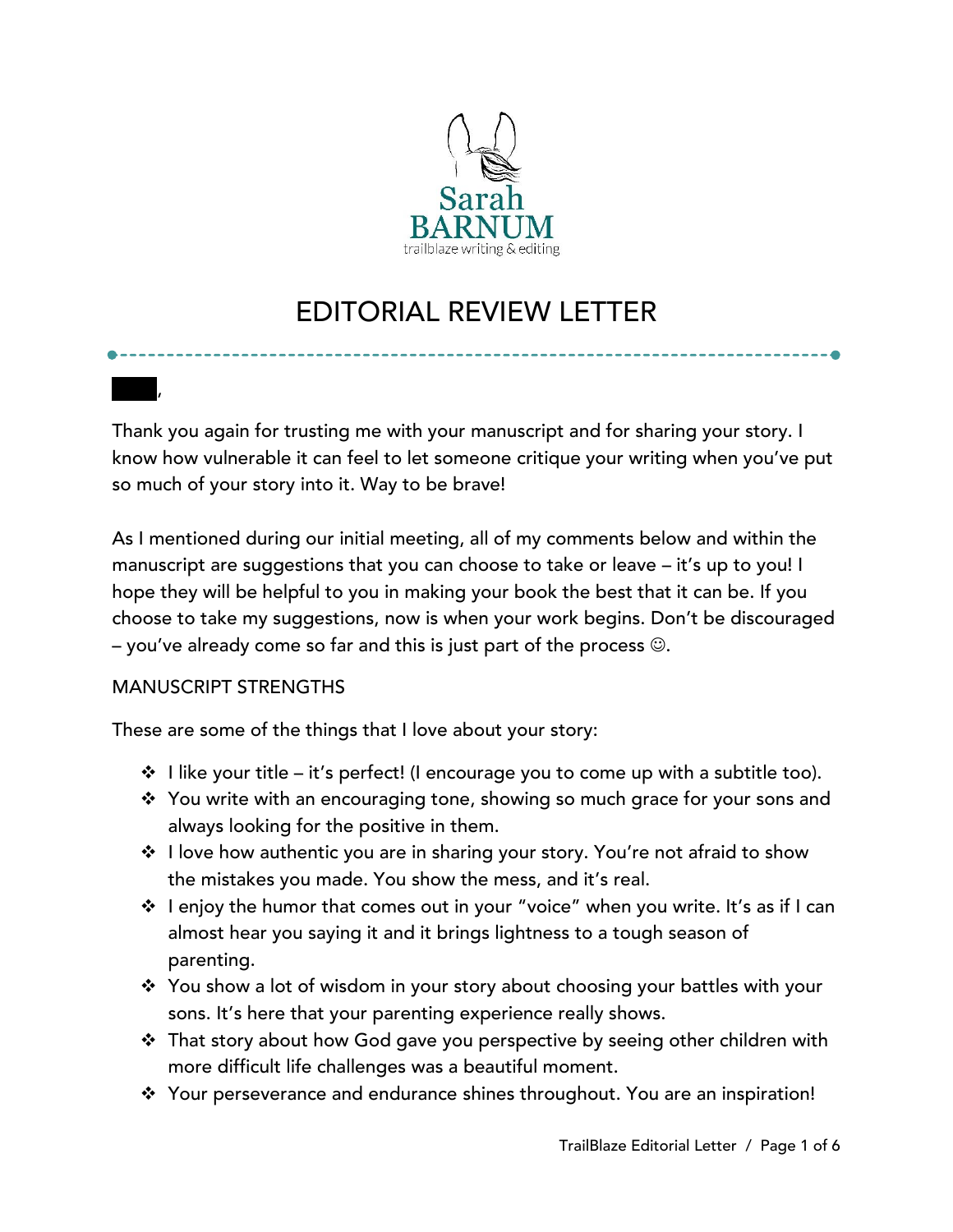# AREAS FOR DEVELOPMENT

### 1. OVERALL LENGTH

Your manuscript, not including chapters 17-21 (more on that later) is currently at 18,587 words. In self-publishing, you can publish just about anything at any length, [but to be marketable I suggest that you aim for 40,000-50,000 words.](http://www.booksandsuch.com/blog/word-count-confusion/) Before you get totally overwhelmed by the thought of doubling your word count, keep in mind that a good portion of that can come from "beefing-up" what you've already written (see the separate "sample scene" attachment). You'll find more suggestions for how to go about doing that in my following comments.

#### 2. CHAPTERS

With a word count of 40-50k, you'll want to shoot for chapters that are 2,000-2,500 words in length. This would give you 20-25 chapters. Currently, your chapters have a large variance in length. I've noted the word count of each chapter in the "Current Chapter Outline" attachment. I recommend that each chapter be 3-5 scenes with some narrative connections. Scenes should move the story along and support the narrative arc. Choose your scenes to best capture your point. For example – instead of writing multiple scenes that essentially make the same point (i.e. hyperactive kids don't process what they're doing until later), write one scene to represent that point. If you had similar experiences with both Michael and Jason, just choose one to write about.

Not all of your chapters have titles. Choose a title that is catchy, interesting, and represents the content of that chapter. Should you choose to do some restructuring based on my other comments, you may want to re-title your chapters.

#### 3. EMOTIONAL CONTENT

In my opinion, your story needs more of you in it – your thoughts, emotions, and reactions. Your readers are probably going to be parents of children with special needs, and they are going to want not just an explanation of what your sons did and how you handled the situation; they will want to relate to the rawness of your emotions so they feel they are not alone in feeling frustrated, overwhelmed, etc. Show the reader how you felt when you were judged by others, when you saw that mess in the kitchen, when you feared for your son's safety. Who did you lean on? Who encouraged you along the way? Who did you go to for advice? Did you question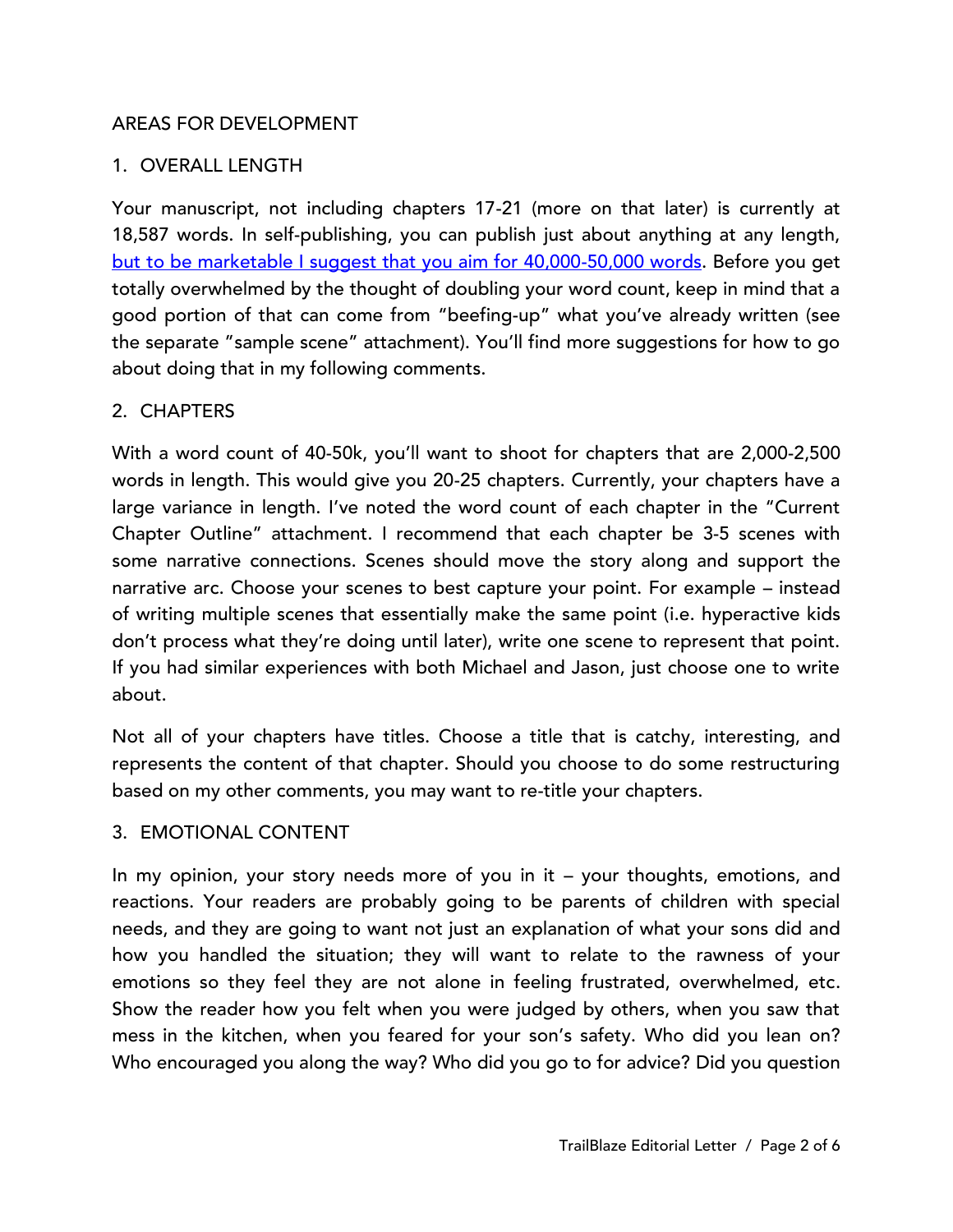yourself as a parent? Did you ever feel like a failure and how did you deal with those feelings? These will be your strongest points of connection to the reader.

# 4. SPIRITUAL JOURNEY

I know you are a woman of faith and you write openly in your story about church, Christian schools, etc. You also acknowledge up front that it was largely due to your Christian beliefs that you were able to persevere. Unless you are specifically trying to appeal to a secular audience, I encourage you to weave more of your spiritual journey into your narrative. Write out one of your desperate prayers to God when you felt like you were at the end of yourself. How did He fill you with love and grace for your sons? How did you feel about the church when you discovered that "the church would be the first place my child was not accepted"?

# 5. SHOW VS. TELL

There is a phrase often used in the writing and editing world – "show not tell." In writing a memoir, you need to employ fiction techniques to create scenes that draw your reader into your story. For example:

- ❖ Create the setting. What cultural elements from the 1970's can you weave in (popular toys, music, fashion, etc.)? What was the climate in Oregon and California? How big was the church?
- ❖ Employ sensory details. What color and texture were those drapes Jason cut up? What did the food in the special diet taste like? What kind of roof did Michael climb on at church?
- ❖ Use dialogue. You don't have to remember exactly what was said, so long as you stay true to the meaning/outcome of it.

In the same way, I encourage you to also show-not-tell your "lessons learned." There are a couple reasons for this. First, your tone changes as soon as you start "telling" your reader something. It's a bit blunt and off-putting to have an author say, "You need to do this…" or "this is how it is…" That's more suited for a how-to book. As you yourself pointed out, each child is unique, and your parent readers – though they will be encouraged by your story – are on a different journey and what worked for you may not work for them.

Secondly, the "lessons learned" disrupt your memoir style and storytelling. Your readers can pick-up how-to books about parenting and the science of medications. What makes your story unique is that it's *your experience*. You lose that when you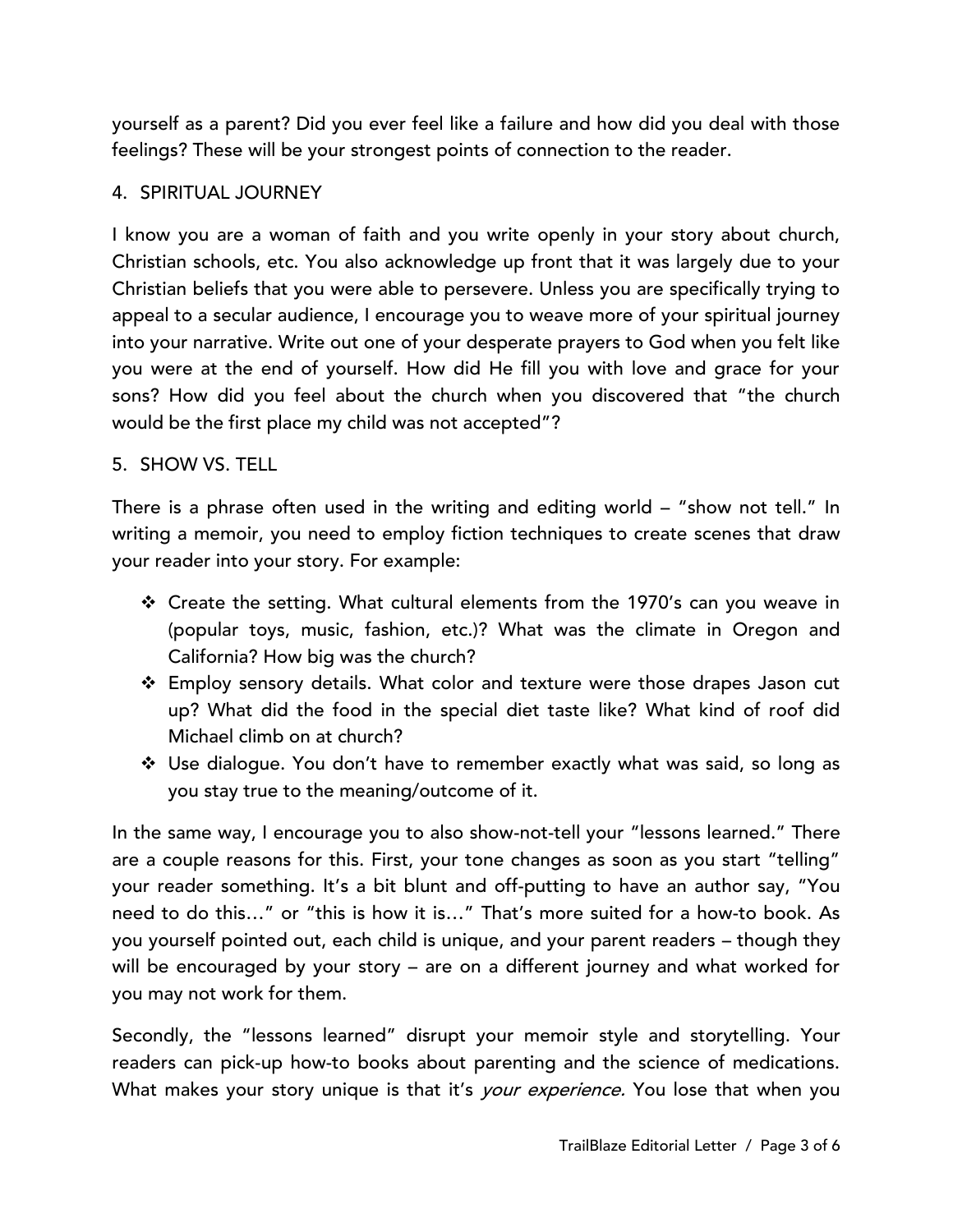start switching into teaching mode. Your reader is smart – they will conclude many of those lessons learned simply by reading your story. If you do want to write directly about what you learned, weave it into your story using "I" instead of "you." To help you see where you switch back and forth, I have highlighted in yellow the sections where you start teaching the reader.

That being said, I think the "lessons learned" could be helpful in structuring your book and organizing your chapters (see "proposed structure" attachment).

# 6. CHARACTER DEVELOPMENT

Though Michael and Jason are the stars of this story, I encourage you to develop your other characters (yourself included!). Terri gets only a few mentions in your story, yet "normal" children are profoundly impacted by their siblings with special needs. Show more of Terri's interactions with her brothers and how you all operated as a family unit. Did she get ignored because you had to focus so much on her brothers? Was there a special, one-on-one memory you have with her?

Your husband Ron could also benefit from more airtime. You may have had more responsibility for the boys and more involvement in their schooling, but you weren't a single parent. How did you and Ron parent together? How did he respond differently from you to the boys? Did you ever disagree on discipline? How did you both handle the inevitable strain on your marriage?

Pick a few supporting characters to develop – one of the boys' friends, a teacher, or one of your friends. Name them and include them in a scene with some description.

# 7. ON BEGINNINGS & ENDINGS

Beginnings and endings are difficult! Your beginning needs to hook the reader. Autobiographical starters, such as "We got married in 1960" are not strong or effective. Start with an action or a "day-in-the-life" scene that jumps the reader right into the story. Here are some suggested beginnings for your book:

- ❖ Open with the scene of you babysitting for those "terrible parents." It's slightly shocking and foreshadows what your own experience will be. It will show the change in your beliefs and judgements later on too. This could work as a prologue or as chapter 1.
- ❖ Open with a scene of young Michael or Jason doing something that demonstrates a characteristic of ADHD. The story about Jason walking down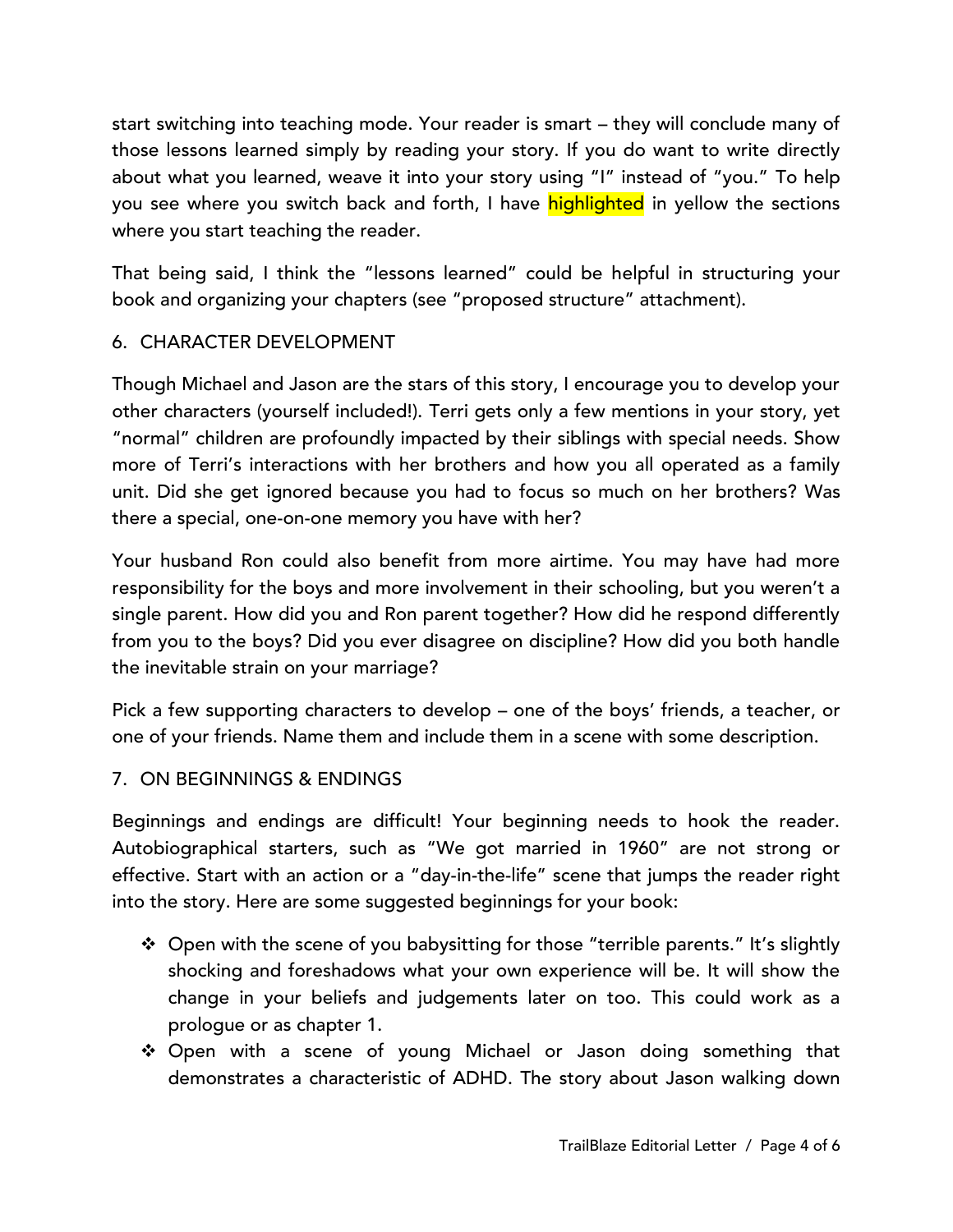the street with his harness and bed rail would be great, and right off the bat shows: this is life as a parent of a hyperactive child.

Chapters 18-20, your children's narratives, would be best suited for an epilogue, instead of being in the story itself. I recommend that you choose a few of their quotes and combine it with the "where are they now?" section for a short epilogue. Chapter 21is also not part of the story – that should be your acknowledgements section. I recommend that you incorporate the glossary of terms into the story at the relevant times. Try ending with a poignant moment, a summary reflection, or a tie-in to your beginning. Where you end will be based on the narrative arc of your whole book. What do you want to leave your reader with? What is your takeaway message?

Here are some suggestions for endings:

- ❖ You could end with a celebration like graduation that represents the end of childhood and thus your season of parenting (you made it!).
- ❖ You could end with a reflection of your parenting years what made it all worth it? What did God teach you?

# NARRATIVE ARC

"Narrative arc" refers to the chronological construction of plot in a novel or story. Typically, a narrative arc looks something like a pyramid, made up of the following components: exposition, rising action, climax, and resolution. A good story will have an overall narrative arc, as well as mini arcs within each chapter. Here is a sample overall arc:

Exposition – introducing hyperactivity, setting, family life Rising Action/Conflict – the young boys' escapades, struggles in school, judgements of others

Climax – the toughest moments: rages, dropping out of school, etc.

Resolution – Graduating, turning out ok, reflections

# 8. CHRONOLOGY

In memoir, it is perfectly acceptable to be non-linear in your chronology. Flashbacks, foreshadowing, and backstory all add interest to the story, so long as you do it well in a way that is not confusing. You start your story chronologically – marriage, Terri's birth, Michael's birth, Michael's schooling, etc. After Jason is born, your chronology starts to get a bit messy as you jump around in time. The first half of the book focuses on Michael; the second half on Jason (with a little bit of Michael mixed in still). I'd like